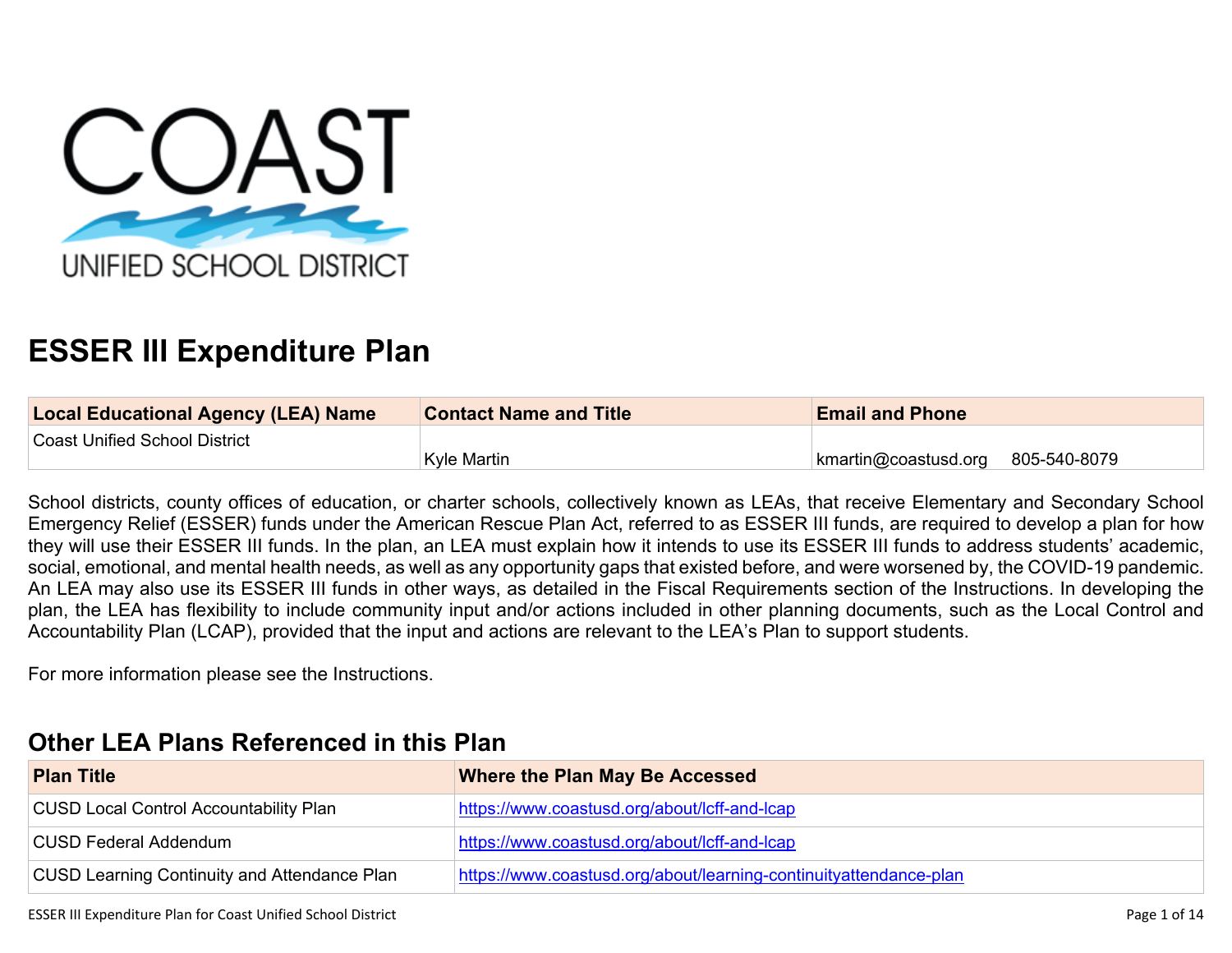| <b>Plan Title</b>                                 | <b>Where the Plan May Be Accessed</b>                                                       |  |
|---------------------------------------------------|---------------------------------------------------------------------------------------------|--|
| <b>CUSD Expanded Learning Opportunities Grant</b> | https://resources.finalsite.net/images/v1632249967/cambriak12caus/vkoax23rnjln3hccg5gw/2021 |  |
|                                                   | <b>Expanded Learning Opportunities Grant Plan CUSD51321.pdf</b>                             |  |

# **[Summary of Planned ESSER III Expenditures](#page-8-1)**

Below is a summary of the ESSER III funds received by the LEA and how the LEA intends to expend these funds in support of students.

#### **Total ESSER III funds received by the LEA**

\$935,000

| <b>Plan Section</b>                                                                      | <b>Total Planned ESSER III</b> |
|------------------------------------------------------------------------------------------|--------------------------------|
| Strategies for Continuous and Safe In-Person Learning                                    | \$90,240                       |
| Addressing Lost Instructional Time (a minimum of 20 percent of the LEAs ESSER III funds) | \$940,598                      |
| Use of Any Remaining Funds                                                               | \$175,000                      |

#### **Total ESSER III funds included in this plan**

\$1,205,838

## **[Community Engagement](#page-9-0)**

An LEA's decisions about how to use its ESSER III funds will directly impact the students, families, and the local community. The following is a description of how the LEA meaningfully consulted with its community members in determining the prevention and mitigation strategies, strategies to address the academic impact of lost instructional time, and any other strategies or activities to be implemented by the LEA. In developing the plan, the LEA has flexibility to include input received from community members during the development of other LEA Plans, such as the LCAP, provided that the input is relevant to the development of the LEA's ESSER III Expenditure Plan.

For specific requirements, including a list of the community members that an LEA is required to consult with, please see the Community Engagement section of the Instructions.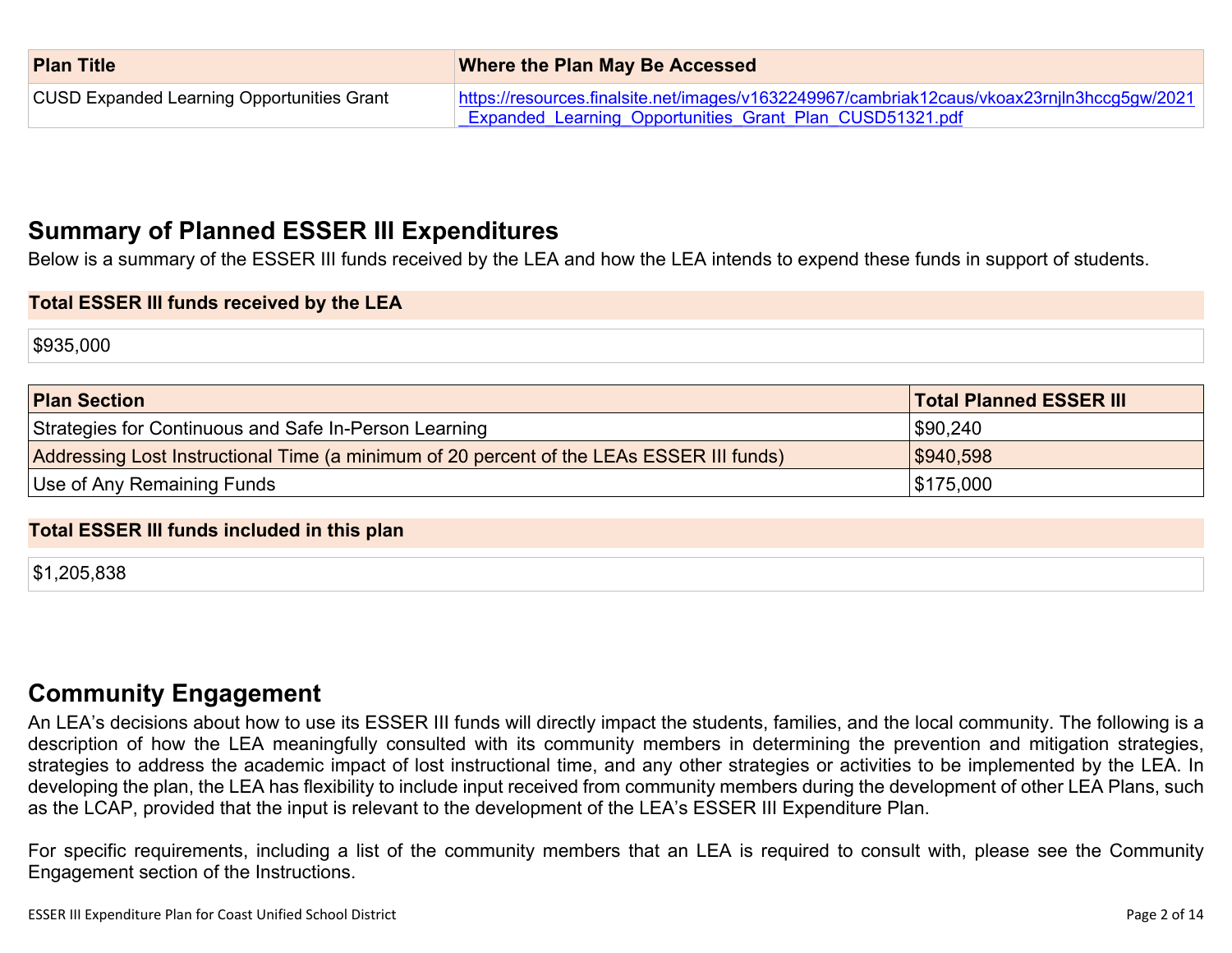A description of the efforts made by the LEA to meaningfully consult with its required community members and the opportunities provided by the LEA for public input in the development of the plan.

Coast Unified School District has gathered input from staff and the community as to how to target ESSER III funds in multiple settings: Staff and departmental meetings, School Site Council Meetings, and English Language Advisory Committee meetings. ESSER III funds were formally placed on the agenda during the September 9th CUSD Board Meeting in order to gather additional public input.

A description of how the development of the plan was influenced by community input.

The use of ESSER III funds have been shared with the community and staff members. These stakeholder groups have expressed support for the district's use of these funds.

# **[Actions and Expenditures to Address Student Needs](#page-11-0)**

The following is the LEA's plan for using its ESSER III funds to meet students' academic, social, emotional, and mental health needs, as well as how the LEA will address the opportunity gaps that existed before, and were exacerbated by, the COVID-19 pandemic. In developing the plan, the LEA has the flexibility to include actions described in existing plans, including the LCAP and/or Expanded Learning Opportunity (ELO) Grant Plan, to the extent that the action(s) address the requirements of the ESSER III Expenditure Plan. For specific requirements, please refer to the Actions and Expenditures to Address Student Needs section of the Instructions.

# **[Strategies for Continuous and Safe In-Person Learning](#page-11-1)**

A description of how the LEA will use funds to continuously and safely operate schools for in-person learning in a way that reduces or prevents the spread of the COVID-19 virus.

### **Total ESSER III funds being used to implement strategies for continuous and safe in-person learning**

\$90,240

| <b>Plan Alignment (if</b><br>applicable) | <b>Action Title</b>                           | <b>Action Description</b>                                                                                                                                                                  | <b>Planned ESSER III</b><br><b>Funded Expenditures</b> |
|------------------------------------------|-----------------------------------------------|--------------------------------------------------------------------------------------------------------------------------------------------------------------------------------------------|--------------------------------------------------------|
| LCAP, Goal #2,<br>Actions 5 and 8        | Expanded mental health<br>counseling supports | Counseling services expanded at Cambria Grammar School<br>(additional day per week), Coast Union High School and<br>Leffingwell High School additional 2.5 days per week)<br>through 2024. | \$90,240                                               |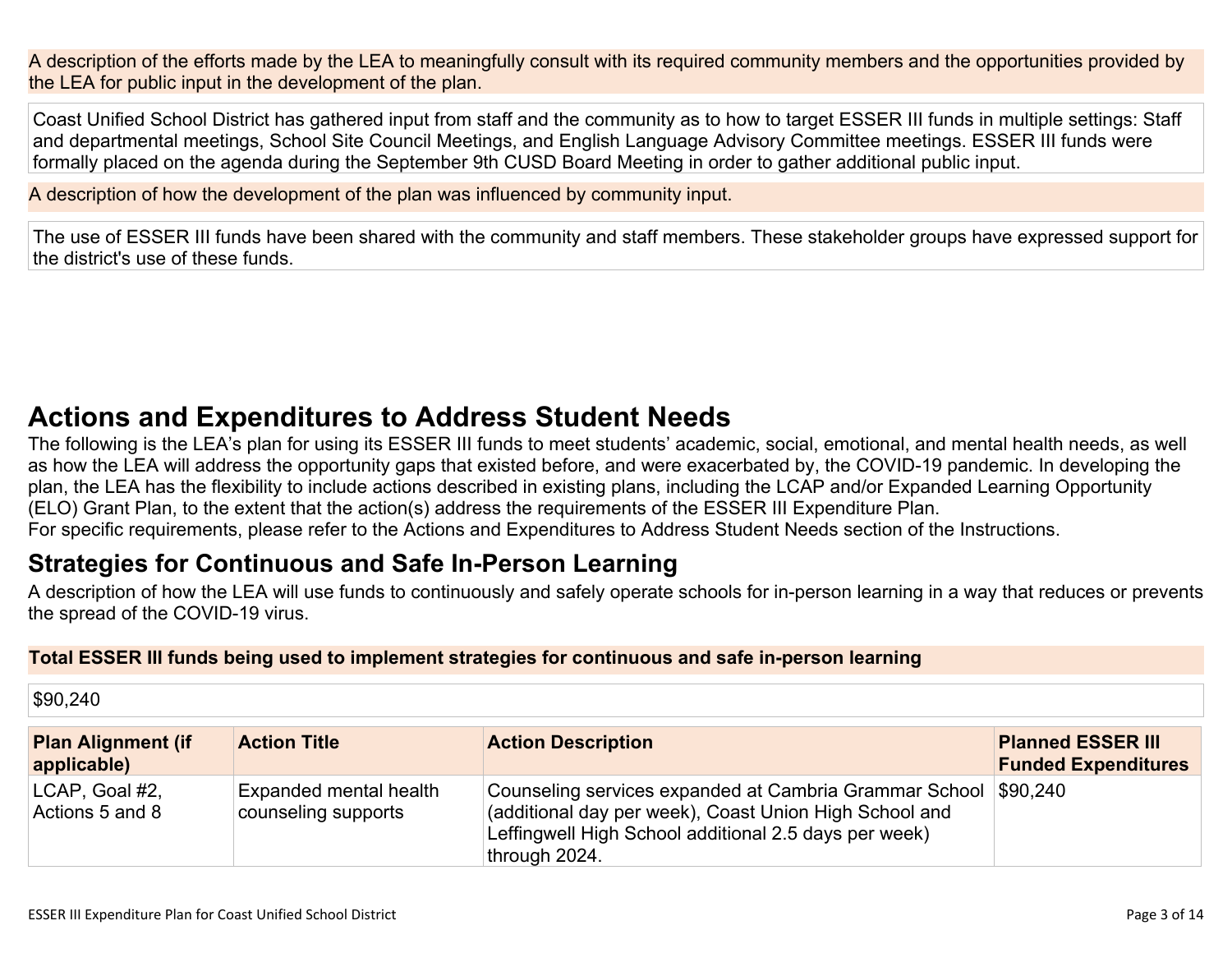# **[Addressing the Impact of Lost Instructional Time](#page-12-0)**

A description of how the LEA will use funds to address the academic impact of lost instructional time.

#### **Total ESSER III funds being used to address the academic impact of lost instructional time**

\$940,598

| <b>Plan Alignment (if</b><br>applicable)                                                  | <b>Action Title</b>                        | <b>Action Description</b>                                                                                                                                                                    | <b>Planned ESSER III</b><br><b>Funded Expenditures</b> |
|-------------------------------------------------------------------------------------------|--------------------------------------------|----------------------------------------------------------------------------------------------------------------------------------------------------------------------------------------------|--------------------------------------------------------|
|                                                                                           | Additional staffing<br>(certificated)      | CUSD hired additional teaching positions to better support<br>the learning loss of students (2.3 FTE).                                                                                       | \$389,578                                              |
| LCAP Goal 3, Action<br>18 and Expanded<br><b>Learning Opportunities</b><br>Learning Grant | <b>Additional Staffing</b><br>(classified) | CUSD expanded the hours of classified positions needed to<br>support identified students learning loss.                                                                                      | \$153,020                                              |
| LCAP Goal 3 Action 9                                                                      | <b>Summer School</b>                       | Funding of expanded summer school for credit recovery and<br>students in lower grades identified as needing support (from<br>a two week program at CGS and SLMS to a three week<br>program). | \$126,000                                              |
| LCAP Goal 3 Action 2<br>and 13                                                            | Afterschool academic<br>support            | Staffing for after school homework and academic support                                                                                                                                      | \$272,000                                              |

# **[Use of Any Remaining Funds](#page-12-1)**

A description of the how the LEA will use any remaining ESSER III funds, as applicable.

## **Total ESSER III funds being used to implement additional actions**

\$175,000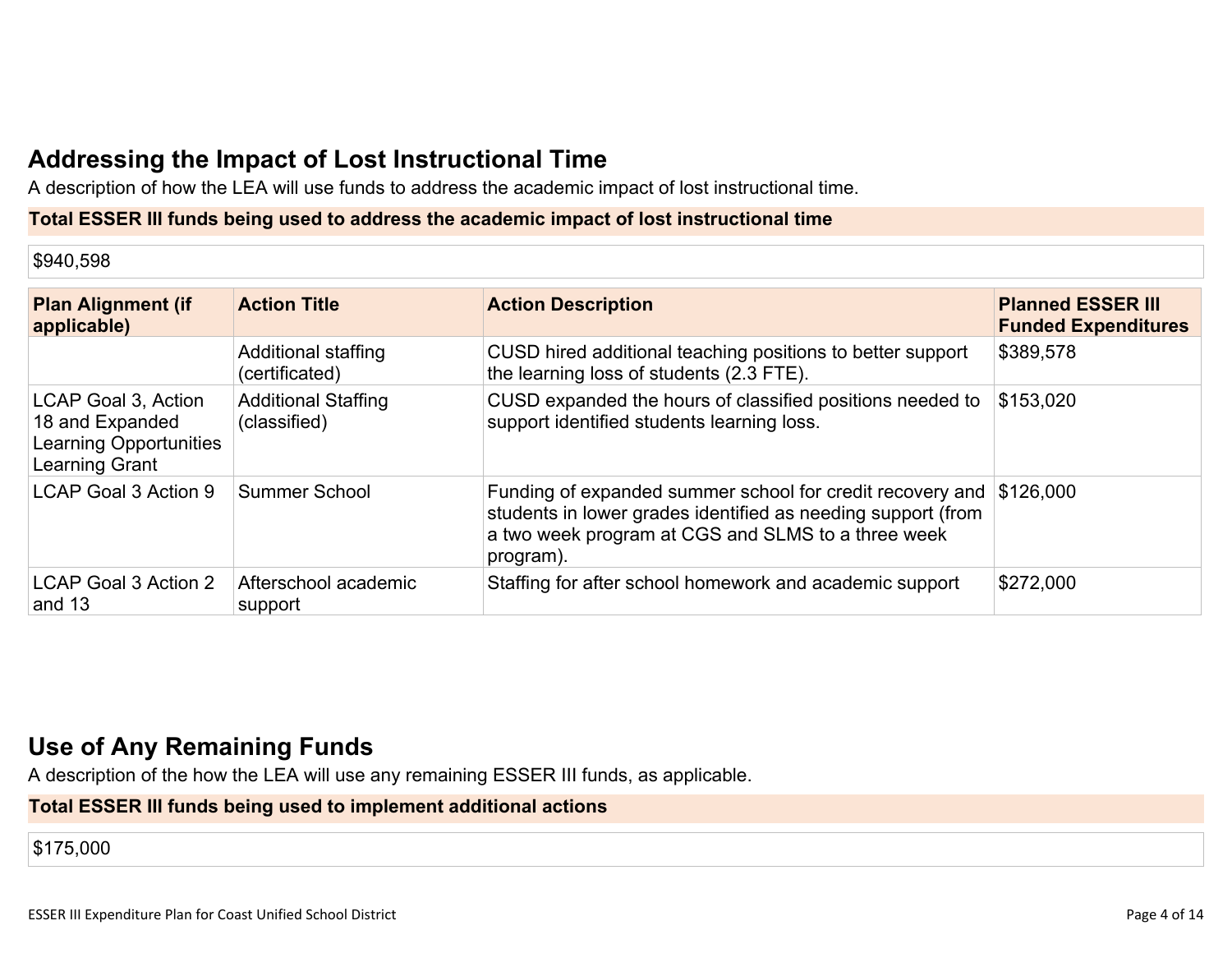| <b>Plan Alignment (if</b><br>applicable) | <b>Action Title</b>       | <b>Action Description</b>                                                                                                                                                          | <b>Planned ESSER III</b><br><b>Funded Expenditures</b> |
|------------------------------------------|---------------------------|------------------------------------------------------------------------------------------------------------------------------------------------------------------------------------|--------------------------------------------------------|
|                                          | Internet network upgrades | Upgrade of the district's network infrastructure. The district<br>needs to ensure that we have the capacity to offer distance<br>learning or online independent studies if needed. | $\$175,000$                                            |

# **[Ensuring Interventions are Addressing Student Needs](#page-12-2)**

The LEA is required to ensure its interventions will respond to the academic, social, emotional, and mental health needs of all students, and particularly those students most impacted by the COVID–19 pandemic. The following is the LEA's plan for ensuring that the actions and expenditures in the plan are addressing the identified academic, social, emotional, and mental health needs of its students, and particularly those students most impacted by the COVID–19 pandemic.

| <b>Action Title(s)</b>                         | <b>How Progress will be Monitored</b>                                                                                            | <b>Frequency of Progress Monitoring</b>                                                                                                                                         |
|------------------------------------------------|----------------------------------------------------------------------------------------------------------------------------------|---------------------------------------------------------------------------------------------------------------------------------------------------------------------------------|
| Expanded mental health<br>counseling supports. | Behavioral documentation, suspension and<br>expulsion rates, attendance rates, California<br><b>Healthy Kids Survey findings</b> | All data will be reviewed annually with the exception of<br>CHKS, which is proctored every two years.                                                                           |
| <b>Expanded staffing</b><br>(certificated)     | Progress in this area will be monitored primarily<br>through analysis of NWEA, CAASPP, and<br>ELPAC scores.                      | This data will be reviewed annually.                                                                                                                                            |
| <b>Expanded staffing</b><br>(classified)       | Progress in this area will be monitored primarily<br>through analysis of NWEA, CAASPP, and<br>ELPAC scores.                      | This data will be reviewed annually.                                                                                                                                            |
| Summer school                                  | Progress in this area will be monitored primarily<br>through analysis of NWEA, CAASPP, and<br>ELPAC scores.                      | This data will be reviewed annually.                                                                                                                                            |
| After school academic<br>support               | Progress in this area will be monitored primarily<br>through analysis of NWEA, CAASPP, and<br>ELPAC scores.                      | This data will be reviewed annually.                                                                                                                                            |
| Internet network upgrades                      | this action.                                                                                                                     | Completion of the project will be used to monitor The project has been written up and will be going out top bid.<br>A timeline for its completion has not yet been established. |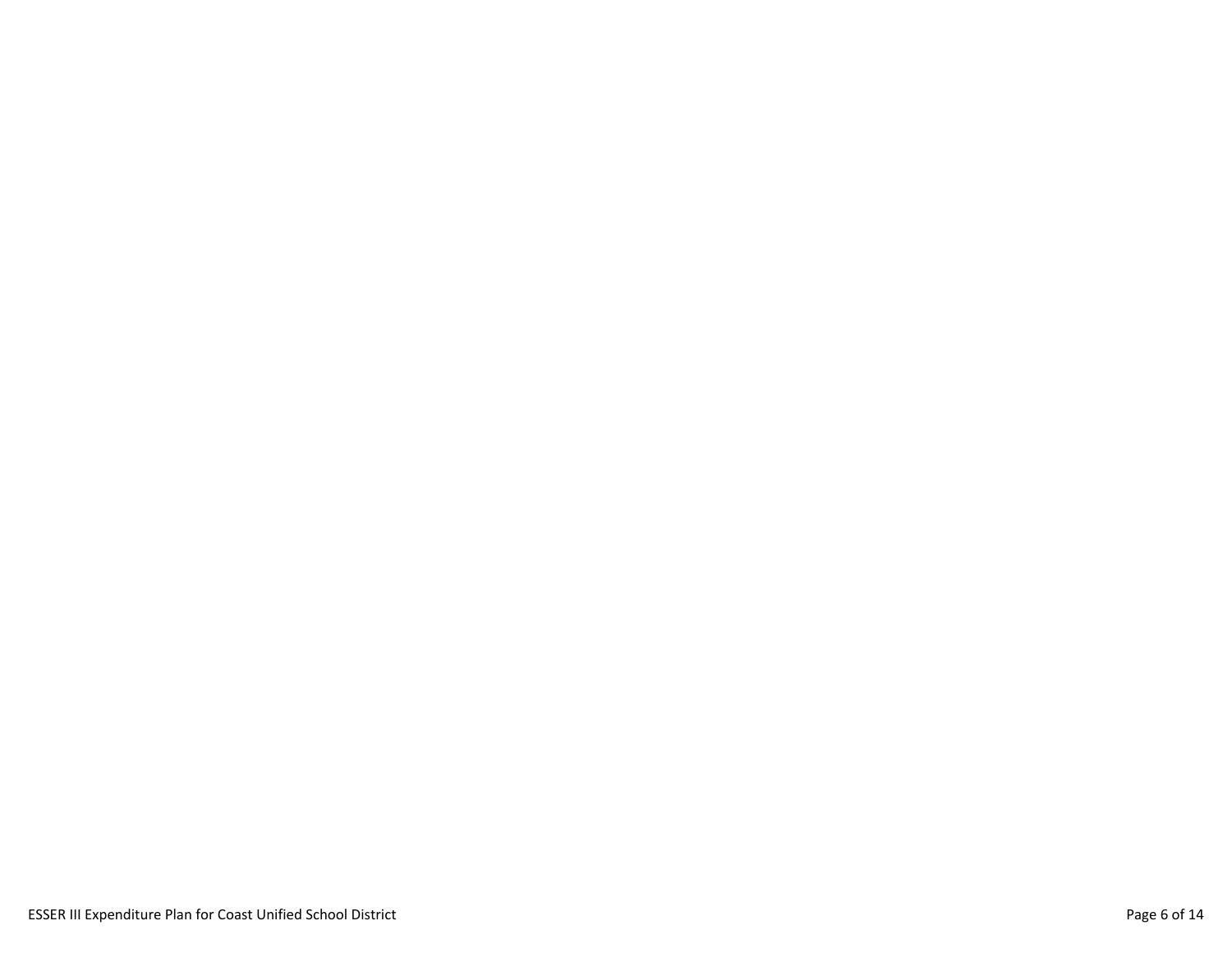# **ESSER III Expenditure Plan Instructions**

#### **Introduction**

School districts, county offices of education (COEs), or charter schools, collectively known as local educational agencies (LEAs), that receive Elementary and Secondary School Emergency Relief (ESSER) funds under the American Rescue Plan (ARP) Act, referred to as ESSER III funds, are required to develop a plan for how they will use ESSER III funds to, at a minimum, address students' academic, social, emotional, and mental health needs, as well as the opportunity gaps that existed before, and were exacerbated by, the COVID-19 pandemic.

The plan must be adopted by the local governing board or body of the LEA at a public meeting on or before October 29, 2021 and must be submitted for review and approval within five days of adoption. A school district must submit its ESSER III Expenditure Plan to its COE for review and approval; a COE must submit its plan to the California Department of Education for review and approval. A charter school must submit its plan to its chartering authority for review and to the COE of the county in which the charter school operates for review and approval.

In addition, consistent with the requirements of the ARP, Volume 86, *Federal Register*, page 21201, April 22, 2021, the ESSER III Expenditure Plan must be:

- Written in an understandable and uniform format;
- Written in a language that parents can understand, to the extent practicable;
	- $\circ$  If it is not practicable to provide written translations to a parent with limited English proficiency, the plan must be orally translated for parents
- Provided in an alternative format to a parent who is an individual with a disability as defined by the Americans with Disabilities Act, upon request; and
- Be made publicly available on the LEA's website.

For additional information regarding ESSER III funding please see the ARP Act Funding web page at <https://www.cde.ca.gov/fg/cr/arpact.asp>.

*For technical assistance related to the completion of the ESSER III Expenditure Plan, please contact [EDReliefFunds@cde.ca.gov](mailto:EDReliefFunds@cde.ca.gov).* 

### **Fiscal Requirements**

- The LEA must use at least 20 percent (20%) of its ESSER III apportionment for expenditures related to addressing the academic impact of lost instructional time through the implementation of evidence-based interventions, such as summer learning or summer enrichment, extended day, comprehensive afterschool programs, or extended school year programs.
	- o For purposes of this requirement, "evidence-based interventions" include practices or programs that have **evidence** to show that they are effective at producing results and improving outcomes when implemented. This kind of evidence has generally been produced through formal studies and research. There are four tiers, or levels, of evidence: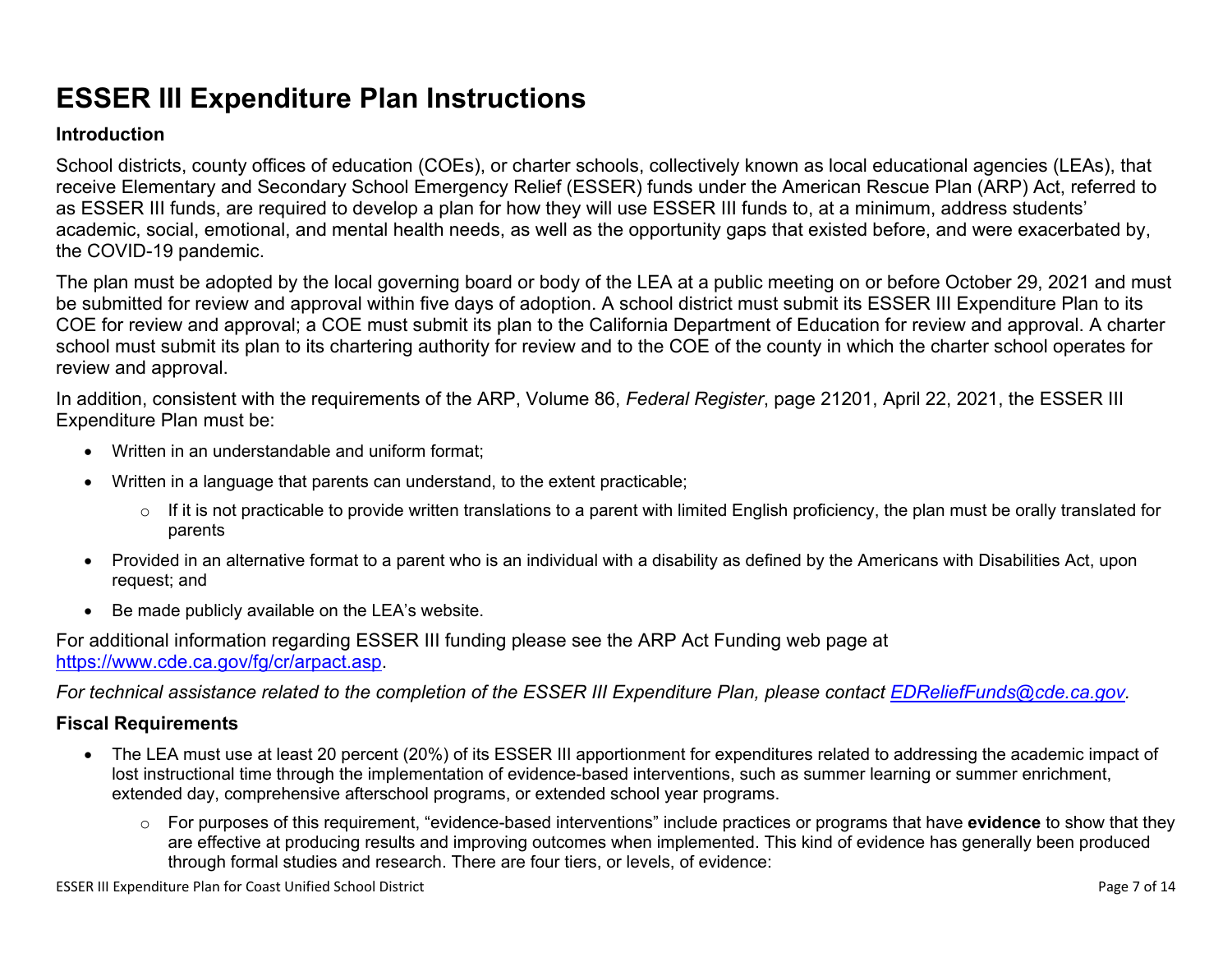- **Tier 1 Strong Evidence**: the effectiveness of the practices or programs is supported by one or more well-designed and wellimplemented randomized control experimental studies.
- **Tier 2 Moderate Evidence**: the effectiveness of the practices or programs is supported by one or more well-designed and wellimplemented quasi-experimental studies.
- Tier 3 Promising Evidence: the effectiveness of the practices or programs is supported by one or more well-designed and wellimplemented correlational studies (with statistical controls for selection bias).
- **EXTIET 4 Demonstrates a Rationale**: practices that have a well-defined logic model or theory of action, are supported by research, and have some effort underway by a State Educational Agency, LEA, or outside research organization to determine their effectiveness.
- o **For additional information please see the Evidence-Based Interventions Under the ESSA web page at**  <https://www.cde.ca.gov/re/es/evidence.asp>**.**
- The LEA must use the remaining ESSER III funds consistent with section 2001(e)(2) of the ARP Act, including for:
	- $\circ$  Any activity authorized by the Elementary and Secondary Education Act (ESEA) of 1965;
	- $\circ$  Any activity authorized by the Individuals with Disabilities Education Act (IDEA);
	- o Any activity authorized by the Adult Education and Family Literacy Act;
	- $\circ$  Any activity authorized by the Carl D. Perkins Career and Technical Education Act of 2006;
	- $\circ$  Coordination of preparedness and response efforts of LEAs with State, local, Tribal, and territorial public health departments, and other relevant agencies, to improve coordinated responses among such entities to prevent, prepare for, and respond to COVID-19;
	- $\circ$  Activities to address the unique needs of low-income students, students with disabilities, English learners, racial and ethnic minorities, homeless students, and foster youth, including how outreach and service delivery will meet the needs of each population;
	- o Developing and implementing procedures and systems to improve the preparedness and response efforts of LEAs;
	- $\circ$  Training and professional development for staff of the LEA on sanitation and minimizing the spread of infectious diseases;
	- $\circ$  Purchasing supplies to sanitize and clean the facilities of an LEA, including buildings operated by such agency;
	- $\circ$  Planning for, coordinating, and implementing activities during long-term closures, including providing meals to eligible students, providing technology for online learning to all students, providing guidance for carrying out requirements under IDEA, and ensuring other educational services can continue to be provided consistent with all Federal, State, and local requirements;
	- $\circ$  Purchasing education technology (including hardware, software, and connectivity) for students who are served by the LEA that aids in regular and substantive educational interaction between students and their classroom instructors, including low-income students and children with disabilities, which may include assistive technology or adaptive equipment;
	- $\circ$  Providing mental health services and supports, including through the implementation of evidence-based full-service community schools;
	- o Planning and implementing activities related to summer learning and supplemental after school programs, including providing classroom instruction or online learning during the summer months and addressing the needs of underserved students;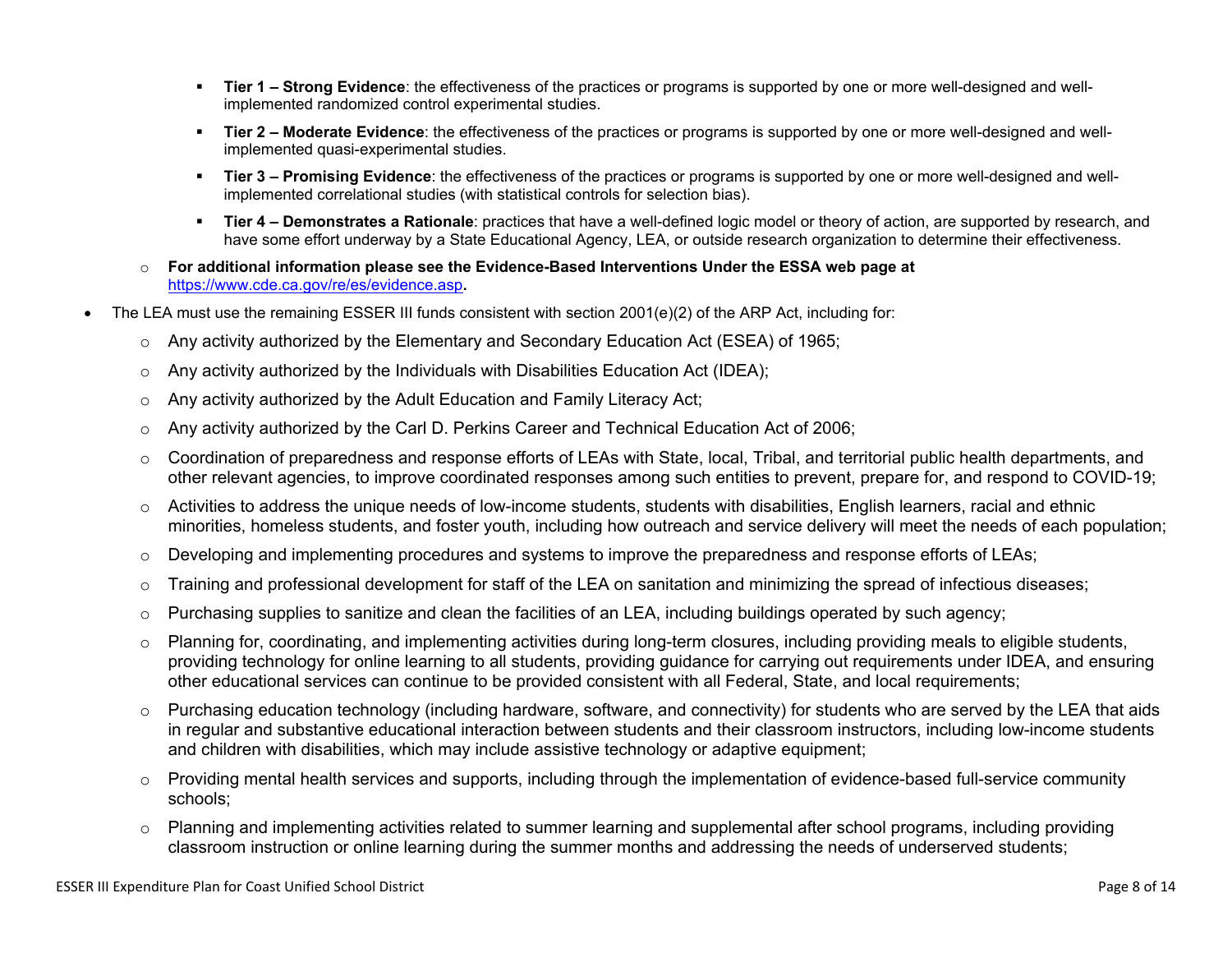- $\circ$  Addressing learning loss among students, including underserved students, by:
	- Administering and using high-quality assessments that are valid and reliable, to accurately assess students' academic progress and assist educators in meeting students' academic needs, including through differentiated instruction,
	- **•** Implementing evidence-based activities to meet the comprehensive needs of students,
	- Providing information and assistance to parents and families of how they can effectively support students, including in a distance learning environment, and
	- Tracking student attendance and improving student engagement in distance education;

**Note:** A definition of "underserved students" is provided in the Community Engagement section of the instructions.

- $\circ$  School facility repairs and improvements to enable operation of schools to reduce risks of virus transmission and exposure to environmental health hazards, and to support student health needs;
- $\circ$  Inspection, testing, maintenance, repair, replacement, and upgrade projects to improve the indoor air quality in school facilities, including mechanical and nonmechanical heating, ventilation, and air conditioning systems, filtering, purification and other air cleaning, fans, control systems, and window and door replacement;
- $\circ$  Developing strategies and implementing public health protocols including, to the greatest extent practicable, policies in line with guidance from the Centers for Disease Control and Prevention (CDC) for the reopening and operation of school facilities to effectively maintain the health and safety of students, educators, and other staff;
- $\circ$  Other activities that are necessary to maintain the operation of and continuity of services in LEAs and continuing to employ existing staff of the LEA.

### <span id="page-8-0"></span>**Other LEA Plans Referenced in this Plan**

In developing the plan, the LEA has flexibility to include community input and/or actions included in other planning documents, such as the Local Control and Accountability Plan (LCAP) and/or the Expanded Learning Opportunities (ELO) Grant Plan, provided that the input and/or actions address the requirements of the ESSER III Expenditure Plan.

An LEA that chooses to utilize community input and/or actions from other planning documents must provide the name of the plan(s) referenced by the LEA and a description of where the plan(s) may be accessed by the public (such as a link to a web page or the street address of where the plan(s) are available) in the table. The LEA may add or delete rows from the table as necessary.

An LEA that chooses not to utilize community input and/or actions from other planning documents may provide a response of "Not Applicable" in the table.

#### <span id="page-8-1"></span>**Summary of Expenditures**

The Summary of Expenditures table provides an overview of the ESSER III funding received by the LEA and how the LEA plans to use its ESSER III funds to support the strategies and interventions being implemented by the LEA.

#### **Instructions**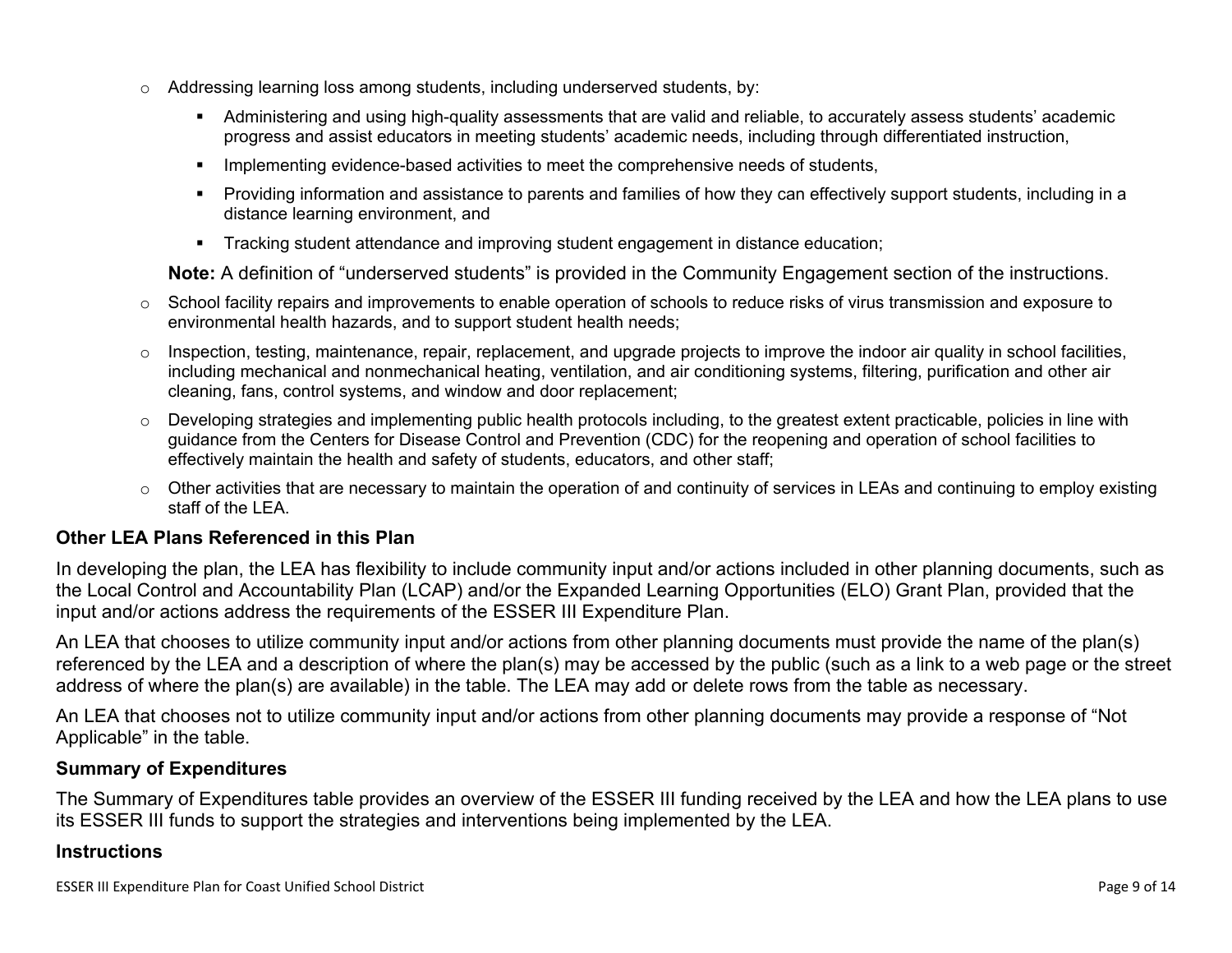For the 'Total ESSER III funds received by the LEA,' provide the total amount of ESSER III funds received by the LEA.

In the Total Planned ESSER III Expenditures column of the table, provide the amount of ESSER III funds being used to implement the actions identified in the applicable plan sections.

For the 'Total ESSER III funds included in this plan,' provide the total amount of ESSER III funds being used to implement actions in the plan.

### <span id="page-9-0"></span>**Community Engagement**

#### **Purpose and Requirements**

An LEA's decisions about how to use its ESSER III funds will directly impact the students, families, and the local community, and thus the LEA's plan must be tailored to the specific needs faced by students and schools. These community members will have significant insight into what prevention and mitigation strategies should be pursued to keep students and staff safe, as well as how the various COVID–19 prevention and mitigation strategies impact teaching, learning, and day-to-day school experiences.

An LEA must engage in meaningful consultation with the following community members, as applicable to the LEA:

- Students:
- Families, including families that speak languages other than English;
- School and district administrators, including special education administrators;
- Teachers, principals, school leaders, other educators, school staff, and local bargaining units, as applicable.

"Meaningful consultation" with the community includes considering the perspectives and insights of each of the required community members in identifying the unique needs of the LEA, especially related to the effects of the COVID-19 pandemic. Comprehensive strategic planning will utilize these perspectives and insights to determine the most effective strategies and interventions to address these needs through the programs and services the LEA implements with its ESSER III funds.

Additionally, an LEA must engage in meaningful consultation with the following groups to the extent that they are present or served in the LEA:

- Tribes:
- Civil rights organizations, including disability rights organizations (e.g. the American Association of People with Disabilities, the American Civil Liberties Union, National Association for the Advancement of Colored People, etc.); and
- Individuals or advocates representing the interests of children with disabilities, English learners, homeless students, foster youth, migratory students, children who are incarcerated, and other underserved students.
	- o For purposes of this requirement "underserved students" include:
		- Students who are low-income: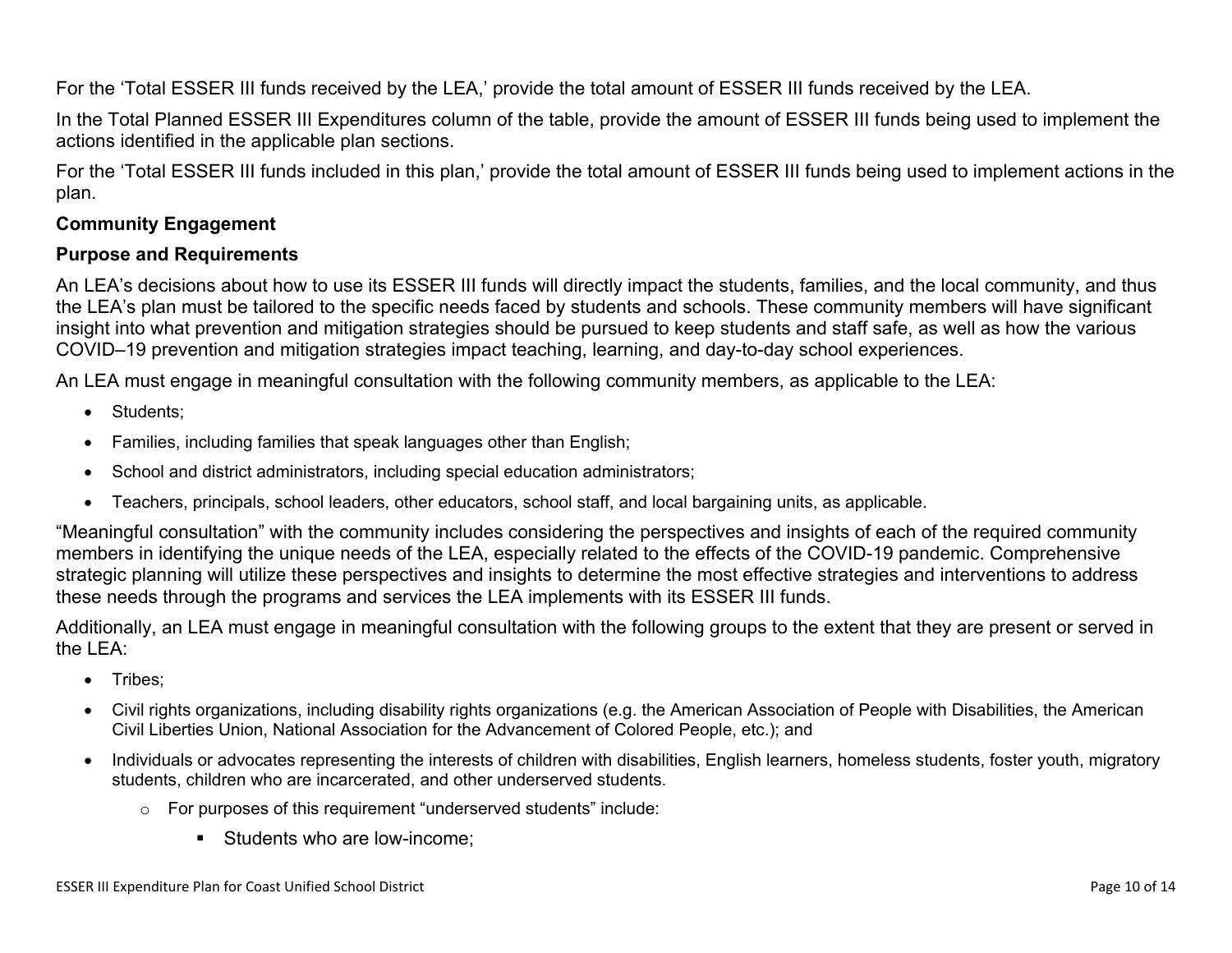- **EXEC** Students who are English learners;
- Students of color:
- **EXECUTE:** Students who are foster youth;
- **E** Homeless students;
- Students with disabilities: and
- Migratory students.

LEAs are also encouraged to engage with community partners, expanded learning providers, and other community organizations in developing the plan.

Information and resources that support effective community engagement may be found under *Resources* on the following web page of the CDE's website: <https://www.cde.ca.gov/re/lc>.

### **Instructions**

In responding to the following prompts, the LEA may reference or include input provided by community members during the development of existing plans, including the LCAP and/or the ELO Grant Plan, to the extent that the input is applicable to the requirements of the ESSER III Expenditure Plan. Descriptions provided should include sufficient detail yet be sufficiently succinct to promote a broad understanding among the LEA's local community.

### **A description of the efforts made by the LEA to meaningfully consult with its required community members and the opportunities provided by the LEA for public input in the development of the plan.**

A sufficient response to this prompt will describe how the LEA sought to meaningfully consult with its required community members in the development of the plan, how the LEA promoted the opportunities for community engagement, and the opportunities that the LEA provided for input from the public at large into the development of the plan.

As noted above, a description of "meaningful consultation" with the community will include an explanation of how the LEA has considered the perspectives and insights of each of the required community members in identifying the unique needs of the LEA, especially related to the effects of the COVID-19 pandemic.

## **A description of the how the development of the plan was influenced by community input.**

A sufficient response to this prompt will provide clear, specific information about how input from community members and the public at large was considered in the development of the LEA's plan for its use of ESSER III funds. This response must describe aspects of the ESSER III Expenditure Plan that were influenced by or developed in response to input from community members.

- For the purposes of this prompt, "aspects" may include:
	- Prevention and mitigation strategies to continuously and safely operate schools for in-person learning;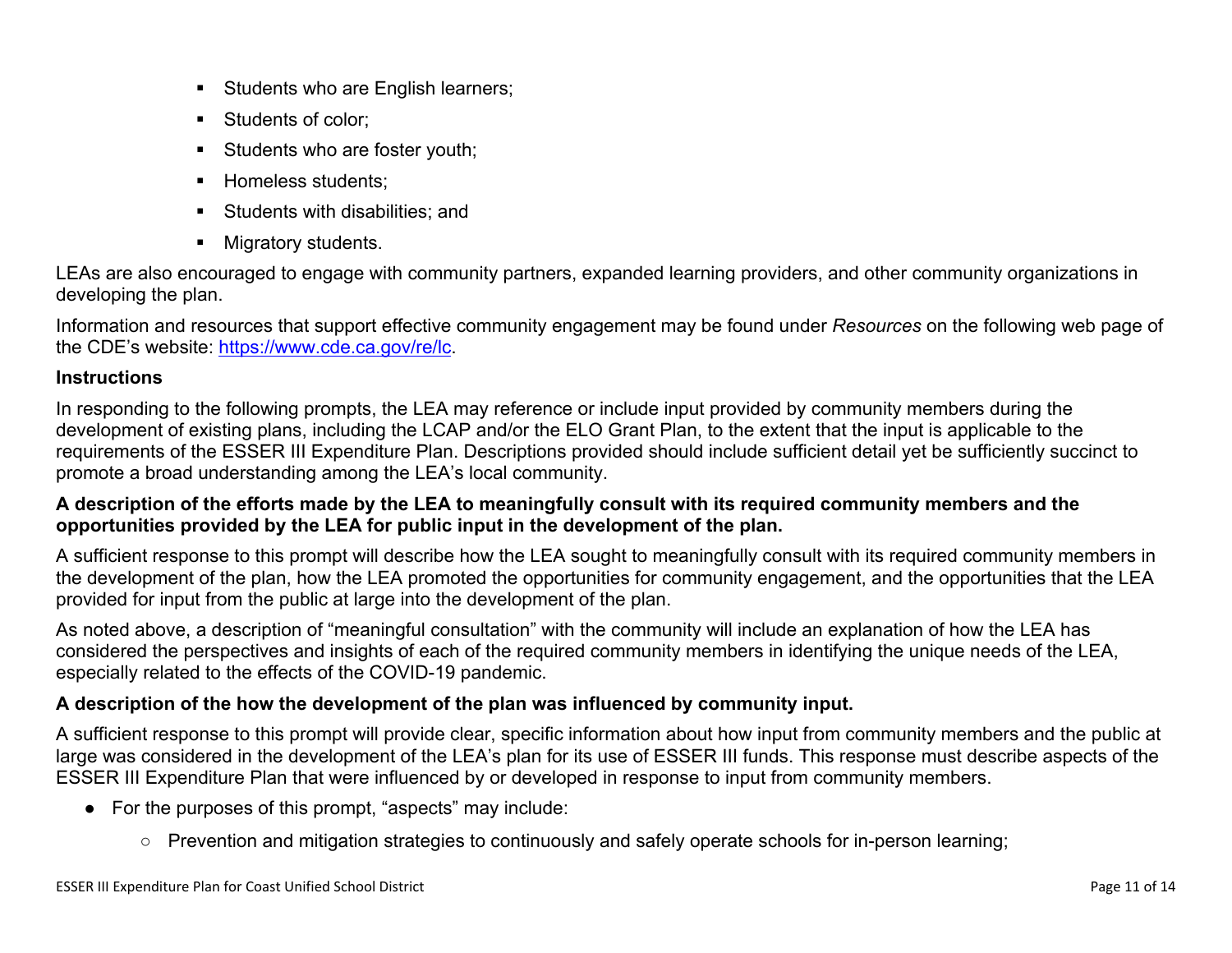- Strategies to address the academic impact of lost instructional time through implementation of evidence-based interventions (e.g. summer learning or summer enrichment, extended day, comprehensive afterschool programs, or extended school year programs);
- Any other strategies or activities implemented with the LEA's ESSER III fund apportionment consistent with section 2001(e)(2) of the ARP Act; and
- Progress monitoring to ensure interventions address the academic, social, emotional, and mental health needs for all students, especially those students disproportionately impacted by COVID-19

For additional information and guidance, please see the U.S. Department of Education's Roadmap to Reopening Safely and Meeting All Students' Needs Document, available here: [https://www2.ed.gov/documents/coronavirus/reopening-2.pdf.](https://www2.ed.gov/documents/coronavirus/reopening-2.pdf)

### <span id="page-11-0"></span>**Planned Actions and Expenditures**

#### **Purpose and Requirements**

As noted in the Introduction, an LEA receiving ESSER III funds is required to develop a plan to use its ESSER III funds to, at a minimum, address students' academic, social, emotional, and mental health needs, as well as the opportunity gaps that existed before, and were exacerbated by, the COVID-19 pandemic.

#### **Instructions**

An LEA has the flexibility to include actions described in existing plans, including the LCAP and/or ELO Grant Plan, to the extent that the action(s) address the requirements of the ESSER III Expenditure Plan. When including action(s) from other plans, the LEA must describe how the action(s) included in the ESSER III Expenditure Plan supplement the work described in the plan being referenced. The LEA must specify the amount of ESSER III funds that it intends to use to implement the action(s); these ESSER III funds must be in addition to any funding for those action(s) already included in the plan(s) referenced by the LEA. Descriptions of actions provided should include sufficient detail yet be sufficiently succinct to promote a broad understanding among the LEA's local community.

#### <span id="page-11-1"></span>**Strategies for Continuous and Safe In-Person Learning**

Provide the total amount of funds being used to implement actions related to Continuous and Safe In-Person Learning, then complete the table as follows:

- If the action(s) are included in another plan, identify the plan and provide the applicable goal and/or action number from the plan. If the action(s) are not included in another plan, write "N/A".
- Provide a short title for the action(s).
- Provide a description of the action(s) the LEA will implement using ESSER III funds for prevention and mitigation strategies that are, to the greatest extent practicable, in line with the most recent CDC guidance, in order to continuously and safely operate schools for in-person learning.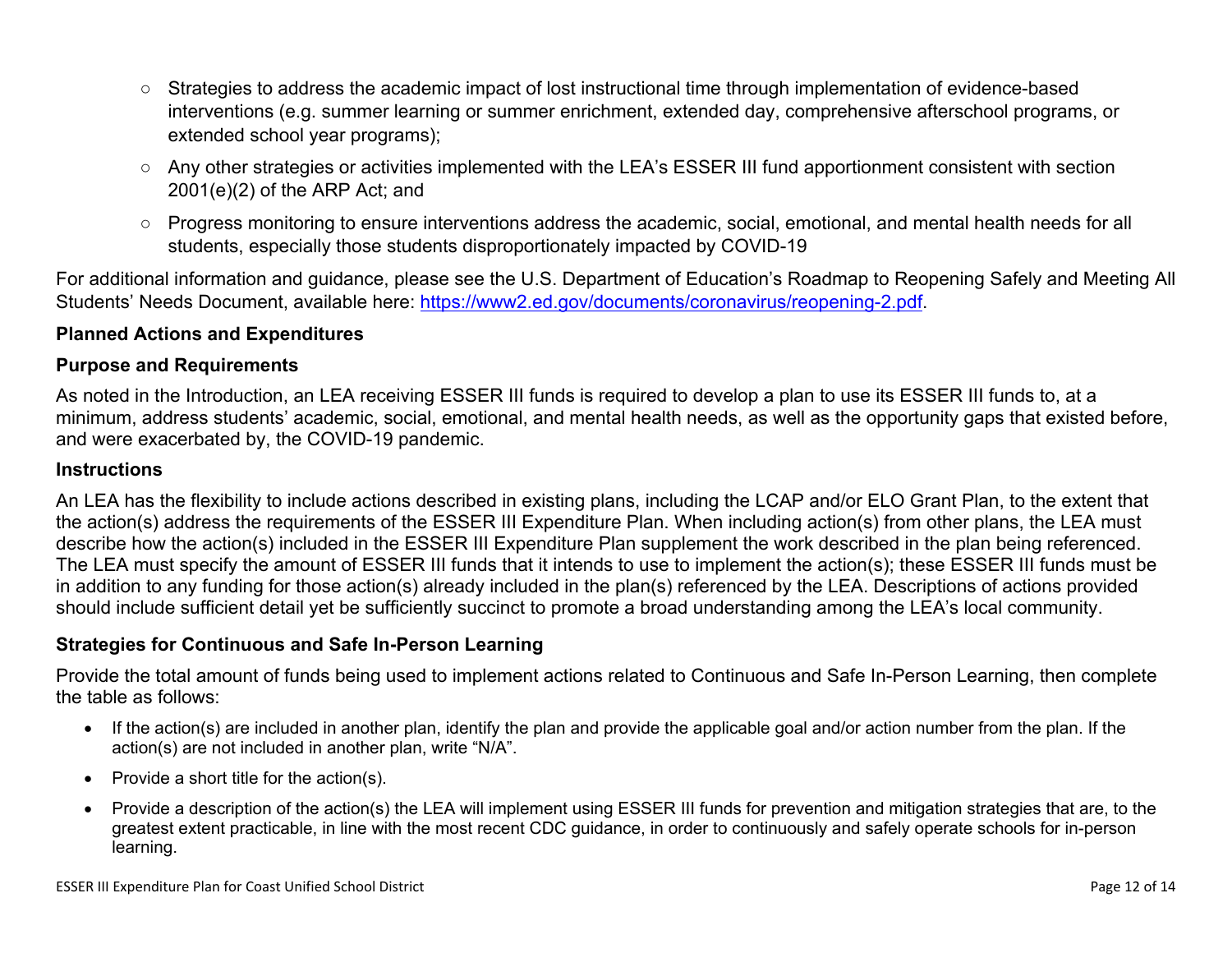• Specify the amount of ESSER III funds the LEA plans to expend to implement the action(s); these ESSER III funds must be in addition to any funding for those action(s) already included in the plan(s) referenced by the LEA.

#### <span id="page-12-0"></span>**Addressing the Impact of Lost Instructional Time**

As a reminder, the LEA must use not less than 20 percent of its ESSER III funds to address the academic impact of lost instructional time. Provide the total amount of funds being used to implement actions related to addressing the impact of lost instructional time, then complete the table as follows:

- If the action(s) are included in another plan, identify the plan and provide the applicable goal and/or action number from the plan. If the action(s) are not included in another plan, write "N/A".
- Provide a short title for the action(s).
- Provide a description of the action(s) the LEA will implement using ESSER III funds to address the academic impact of lost instructional time through the implementation of evidence-based interventions, such as summer learning or summer enrichment, extended day, comprehensive afterschool programs, or extended school year programs.
- Specify the amount of ESSER III funds the LEA plans to expend to implement the action(s); these ESSER III funds must be in addition to any funding for those action(s) already included in the plan(s) referenced by the LEA.

#### <span id="page-12-1"></span>**Use of Any Remaining Funds**

After completing the Strategies for Continuous and Safe In-Person Learning and the Addressing the Impact of Lost Instructional Time portions of the plan, the LEA may use any remaining ESSER III funds to implement additional actions to address students' academic, social, emotional, and mental health needs, as well as to address opportunity gaps, consistent with the allowable uses identified above in the Fiscal Requirements section of the Instructions. LEAs choosing to use ESSER III funds in this manner must provide the total amount of funds being used to implement actions with any remaining ESSER III funds, then complete the table as follows:

- If the action(s) are included in another plan, identify the plan and provide the applicable goal and/or action number from the plan. If the action(s) are not included in another plan, write "N/A".
- Provide a short title for the action(s).
- Provide a description of any additional action(s) the LEA will implement to address students' academic, social, emotional, and mental health needs, as well as to address opportunity gaps, consistent with the allowable uses identified above in the Fiscal Requirements section of the Instructions. If an LEA has allocated its entire apportionment of ESSER III funds to strategies for continuous and safe in-person learning and/or to addressing the impact of lost instructional time, the LEA may indicate that it is not implementing additional actions.
- Specify the amount of ESSER III funds the LEA plans to expend to implement the action(s); these ESSER III funds must be in addition to any funding for those action(s) already included in the plan(s) referenced by the LEA. If the LEA it is not implementing additional actions the LEA must indicate "\$0".

#### <span id="page-12-2"></span>**Ensuring Interventions are Addressing Student Needs**